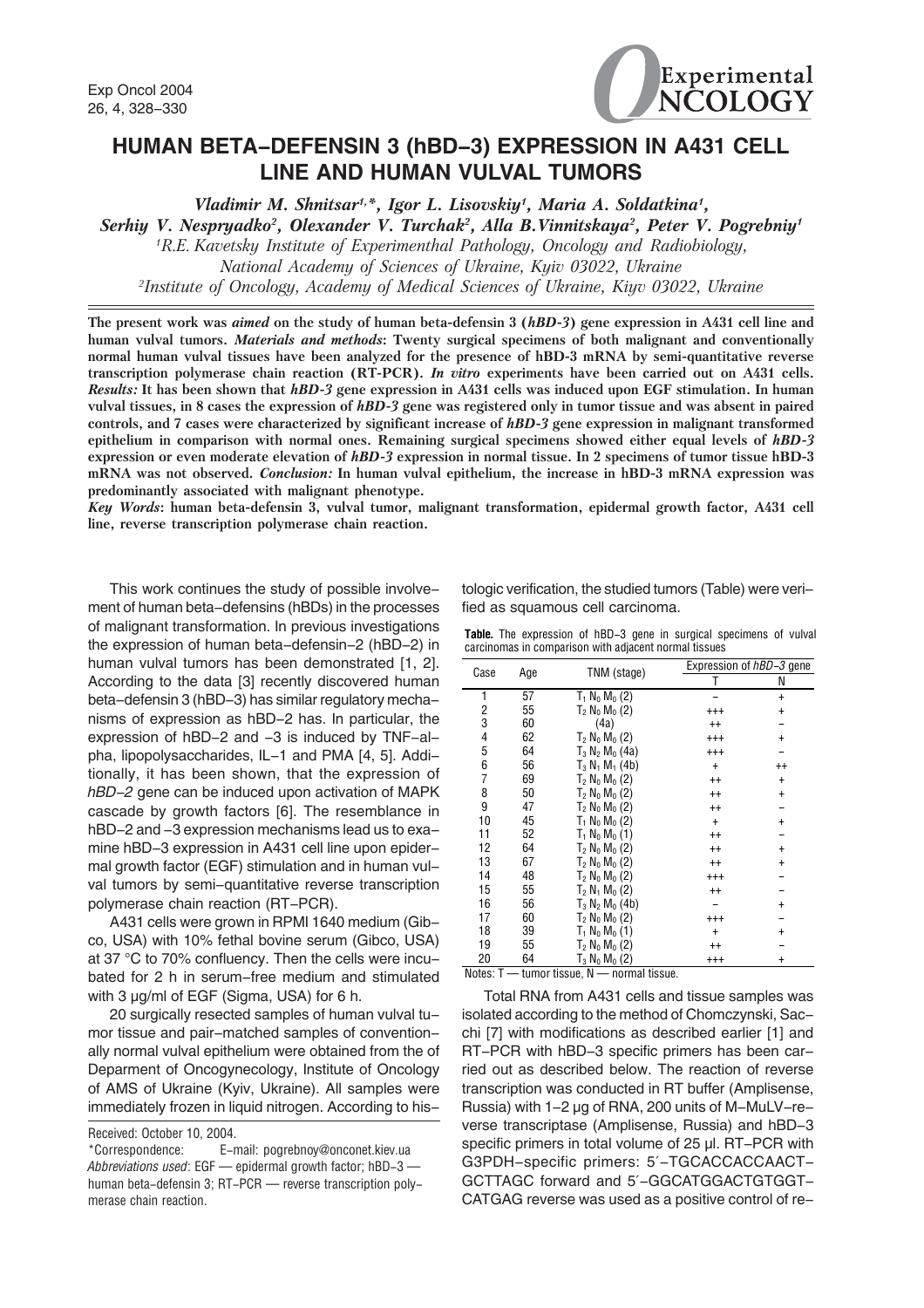verse transcription reaction (Sigma, USA). HBD-3 specific polymerase chain reaction (PCR) primers were designed according to nucleotide database NCBI with the use of Oligo Program (Free Software) and had further sequences: 5′-CAGCGTGGGGTGAAGCCTAGCA forward and 5′- TTTCTTCGGCAGCATTTTCGGC reverse with the annealing temperature of 60 °C.

For polymerase chain reaction, 2 µl of reverse transcription mixture has been used. The PCR was conducted in the total volume of 25 µl with the use of Taqpolymerase (Amplisense, Russia). 35 cycles of Perkin Elmer Cetus ver. 2,2 amplificator at the temperature mode:  $15 s - 95 °C$ ,  $15 s - 60 °C$  and  $15 s - 72 °C$ has been chosen for hBD-3 cDNA amplification.

PCR results were analyzed by electrophoresis in 3% agarose gel. For futher verification hBD-3 cDNA was precipitated from the PCR mixture, dissolved in deionized water and then digested by specific restriction enzymes. The sites for restriction endonucleases on hBD-3 cDNA have been found with the use of DNA-MAN ver. 1.0 program (Lynnon, Canada).

In total, for the hBD-3 mRNA expression 20 samples of human vulval tumor tissues in comparison with adjacent normal tissues has been analyzed (see Table). Our data showed the significant increase in the expression of *hBD-3* gene and its induction in vulval tumor samples in 7 and 8 cases respectively (Table, Fig.1, *c*). Two cases were characterized by equal levels of hBD-3 mRNA in tumors and normal tissues, 1 case — by increased hBD-3 mRNA level in normal tissue in comparison with the tumor, and 2 cases — by the absence of hBD-3 expression in malignant epithelium. So, in 75% of cases the expression of *hBD-3* gene was increased in vulval tumors in comparison with adjacent normal tissues.

As it was shown earlier, the expression of hBD-2 may be induced *in vitro* upon the action of EGF/TGF-alpha [2]. According to the literature data, vulval tumors are generally characterized by hyperexpression of growth factors [8], leading to activation of MAPK cascade and AP-1 transcription factor [9]. It has been shown, that hBD-3



**Fig. 1.** Expression of hBD-3 mRNA in surgical specimens of vulval tumors in comparison with conventionally normal tissues. Electrophoretic analysis of total RNA from vulval tumor tissues (*a*, line *1*) and normal epithelium (*a*, line *2*). Expression of *G3PDH* gene 99 bases fragment in tumor (*b*, line *2*) and normal tissue (*b*, line *3*). Expression of *hBD-3* gene in tumor (*c,* line *2*) and normal tissue (*c*, line *3*). Lines *b*, *1*, *c, 1* correspond to 100 b ladder molecular weight standards (Biolabs, USA).

gene contains putative AP-1 binding site at its 5′-promoter region [10]. To study whether the expression of *hBD-3* gene could be induced by EGF, we have analyzed hBD-3 mRNA expression in A431 cells upon action of EGF by RT-PCR. The results have demonstrated the presence of hBD-3 mRNA in EGF-stimulated cells and its absence in non-stimulated control (Fig. 2, *a*). The *hBD-3* gene fragment was verified by restriction analysis as indicated above (Fig. 2, *b*).



**Fig. 2.** The expression of *hBD-3* gene in A431 cell line (*a*). Lines *2* and *3* — expression of *hBD-3* gene in EGF-stimulated and non-stimulated A431 cell line respectively; line *1* — 200 b ladder molecular weight standards with MassRuler DNA ladder mix (Fermentas, Lietuva). Rectriction analysis of amplified hBD-3 cDNA fragment (*b*): line *1* — 200 b ladder molecular weight standards with MassRuler DNA ladder mix (Fermentas, Litva); line *2* — fullsize *hBD-3* gene; line *3* — 70 bp and 150 bp fragments of *hBD-3* gene after restriction with PvuII.

One may conclude that the induction of hBD-3 mRNA expression in tumor tissues may be possibly caused by action of growth factors. From the other hand, malignant transformation of epithelial tissues is frequently accompanied by infection or inflammation processes [11], and the expression of hBD-3 mRNA may be induced by LPS or IL-1 [4]. Further studies on peculiarities of hBDs expression in human tumor tissues may shed a light on the involvement of antimicrobial peptides in oncogenesis.

## **REFERENCES**

1. Lisovskiy IL, Soldatkina MA, Lytvyn DI, Markeeva NV, Turchak OV, Nespryad'ko SV, Vinnitskaya AB, Nosach LN, Povnitsa OU, Pogrebnoy PV. Pattern of betadefensin 2 and EGFR mRNAs expression in cervical and vulvae cancer cells. Exp Oncol 2001; 23: 248–52.

2. Lisovskiy IL, Soldatkina MA, Lytvyn DI, Markeeva NV, Turchak OV, Nespryad'ko SV, Vinnitskaya AB, Pogrebnoy PV. Expression of defensin genes in A431 and M-Hella cell lines and in tumors of human vulval and cervical carcinoma. Exp Oncol 2001; 23: 119–22.

3. Harder J, Bartels J, Christophers E, Schroder J. Isolation and characterization of human β-defensin-3, a novel human inducible peptide antibiotic. J Biol Chem 2001; 276: 5707–13.

4. Lehrer RI, Ganz T. Defensins of vertebrate animals. Curr Opin Immunol 2002; 14: 96–102.

5. Ganz T. Defensins: antimicrobial peptides of vertebrates. C R Biol 2004; 327: 539–49.

6. Moon SK, Lee HY, Li JD, Nagura M, Kang SH, Chun YM, Linthicum FH, Ganz T, Andalibi A, Lim DJ. Activation of a Src-dependent Raf-MEK1/2-ERK signa